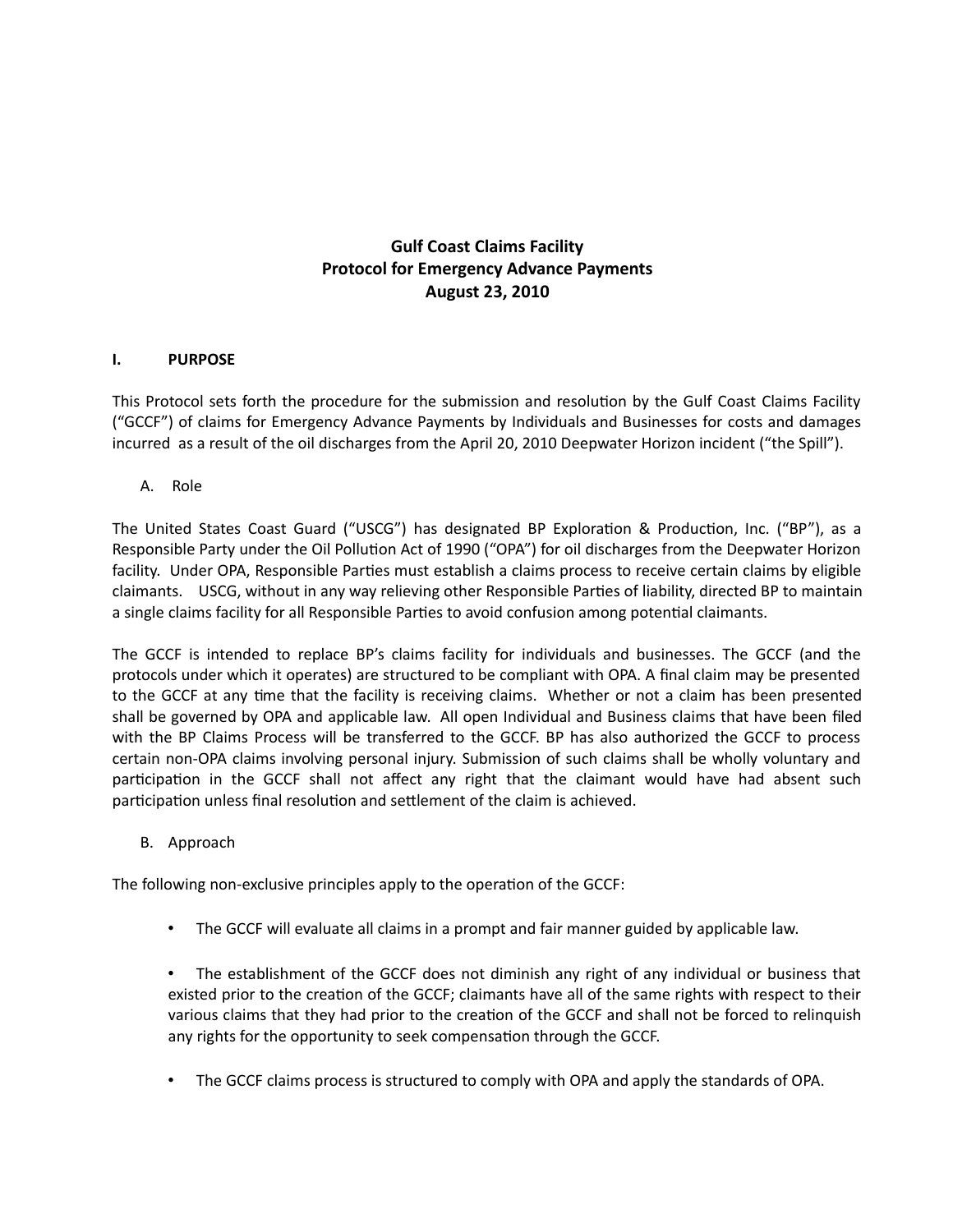The GCCF is administered by Kenneth R. Feinberg ("the Claims Administrator"), a neutral fund administrator responsible for all decisions relatng to the administraton and processing of claims by the GCCF. This Protocol addresses only claims for Emergency Advance Payments; a subsequent Protocol will deal with all Final Claims. Under the Final Protocol, interim claims will be considered where appropriate.

## **II. ELIGIBILITY**

Claimants who are experiencing hardship resultng from damages set forth below incurred due to the Spill may apply for an Emergency Advance Payment.

#### A. Removal and Clean Up Costs

1. Who may make a claim?

Any Individual or Business that incurred costs, as a result of the Spill for the removal of oil or to prevent, minimize, or mitigate oil pollution.

- 2. Required Proof
	- The costs are for removal of oil discharged due to the Spill or that are to prevent, minimize or mitigate oil pollution from the Spill;
	- The costs are reasonable and necessary; and The actions taken to remove, prevent, minimize, or mitigate oil pollution were approved by the Federal On-Scene Coordinator or are otherwise proven to be consistent with the National Contingency Plan.
- 3. What information should the claimant submit?
	- Information or documentation (e.g., bills) showing the costs incurred after the Spill for removal of oil discharged as a result of the Spill or incurred to prevent, minimize, or mitgate oil polluton from the Spill.
	- Information or documentation explaining how the actions taken were necessary to prevent, minimize, or mitigate the effects of the Spill.
	- Information or documentation showing that the actions taken were approved by the Federal On-Scene Coordinator or were consistent with the National Contingency Plan.
	- Information or documentation explaining why the costs were reasonable.
- B. Real or Personal Property
	- 1. Who may make a claim?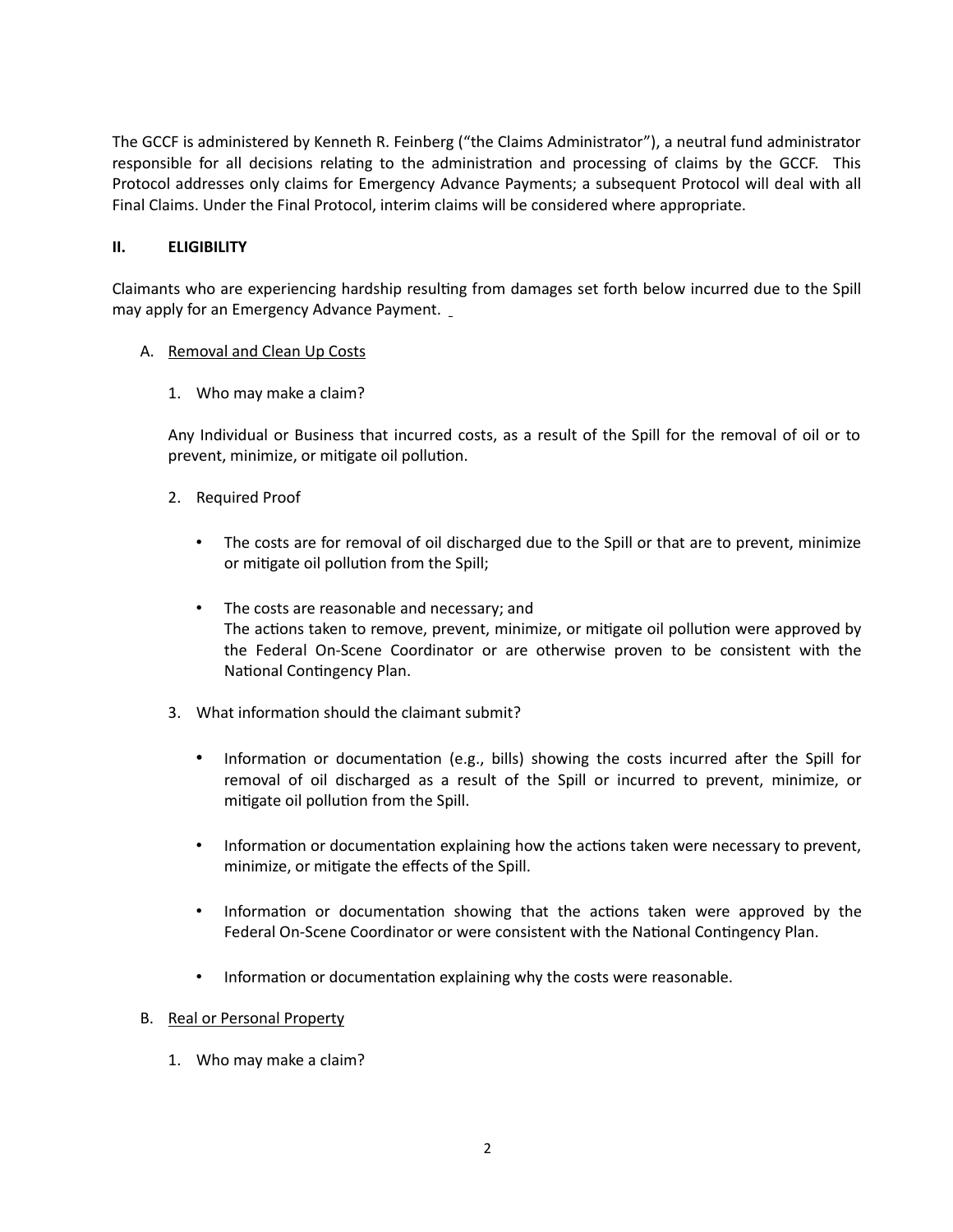Any Individual or Business that owns or leases real or personal property physically damaged or destroyed as a result of the Spill.

In order to avoid duplication of claims, an owner or lessee of the property must provide notice to all others with an ownership or lease interest in the property of the intent to fle a claim. If duplicate claims are received, the GCCF will determine the appropriate claimant.

- 2. What information should the claimant submit?
	- Information or documentation showing an ownership or leasehold interest in the property.
	- Information or documentation showing the property was physically damaged or destroyed.
	- Information or documentation showing the damages claimed were incurred as the result of the physical damage to or destruction of the property.
	- Information or documentation showing the cost of repair or replacement of the property, or economic losses resulting from destruction of the property.
	- Information or documentation showing the value of the property both before and after damage.

## C. Lost Profts and Lost Earning Capacity

1. Who may make a claim?

An Individual or Business that incurred a loss in profts or earning capacity due to the injury, destruction, or loss of real property, personal property or natural resources as a result of the Spill. The individual or business need not be the owner of the injured property or resources to recover for lost profits or income.

- 2. What information should the claimant submit?
	- Identification of injury, destruction, or loss to a specific property or natural resource.
	- Information concerning Claimant's lost earnings or profits that were caused by the injury, destruction, or loss of specific property or natural resource as a result of the Spill (such as lost income by a fisherman whose fishing grounds have been closed or a hotel or rental property that has had decreased profts because beaches, swimming, or fshing areas have been afected by the oil from the Spill).
	- Reduction of earnings or profits, or increase in expenses resulting from such damage.
	- Amount of profts and earnings or expenses in comparable tme periods.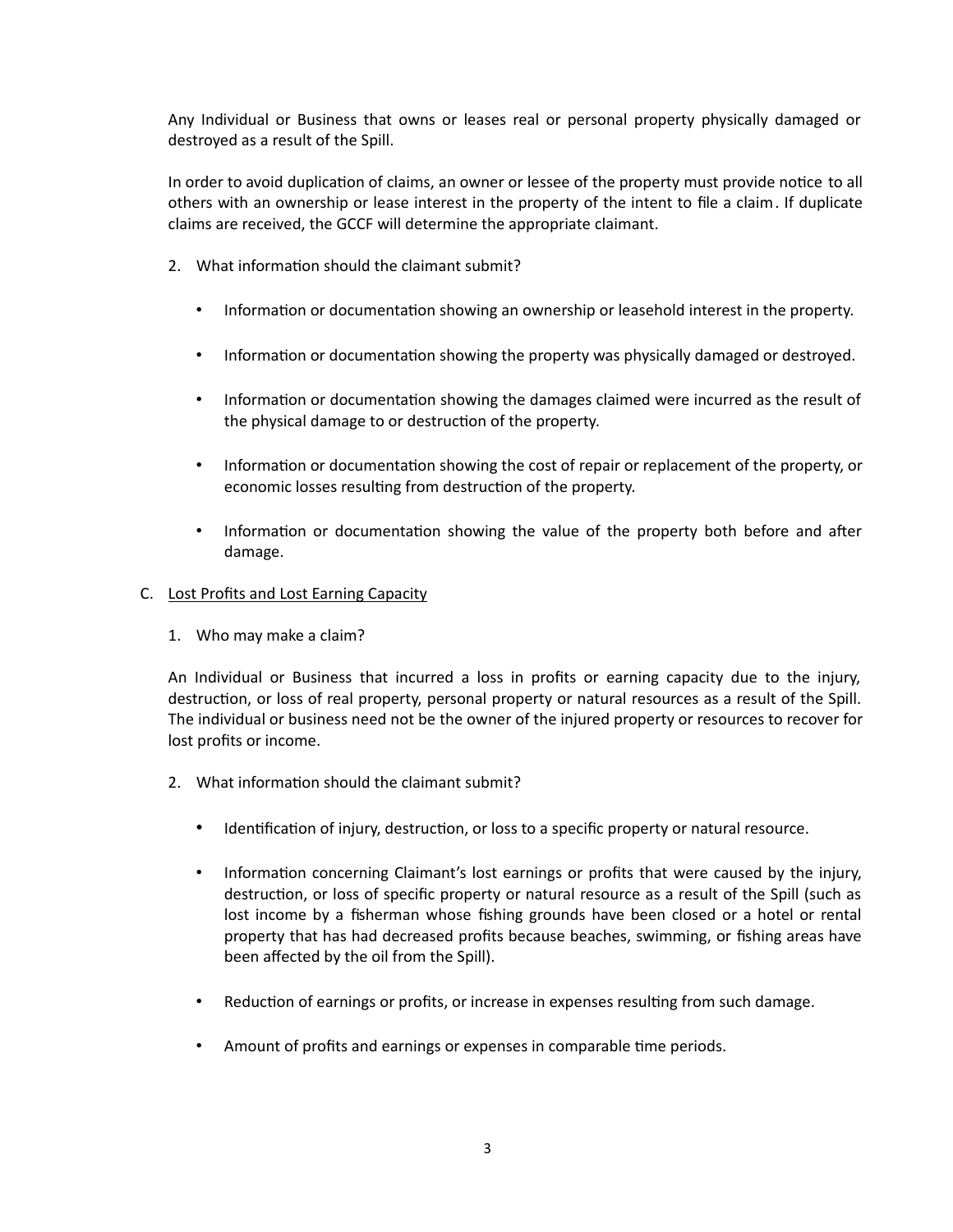- Income received from alternative employment or business during the period when the loss was suffered, and expenses incurred in generating the alternative income.
- Savings to overhead and other normal expenses not incurred as a result of the Spill.

## D. Subsistence Use of Natural Resources

1. Who may make a claim?

Any Individual who uses the natural resources that have been injured, destroyed or lost as a result of the Spill to obtain food, shelter, clothing, medicine, or other subsistence uses.

- 2. What information should be submitted?
	- Identification of the specific natural resources that have been injured, destroyed or lost as a result of the Spill for which compensaton for loss of subsistence use is being claimed. The Claimant need not own the afected natural resource.
	- Descripton of the actual subsistence use made of each specifc natural resource.
	- Description of how and to what extent the subsistence use was affected by the injury to or loss of each specific natural resource as a result of the Spill.
	- Description of expenditures made to replace or substitute for the subsistence use.

## E. Physical Injury /Death

1. Who may make a claim?

A claim may be made by an injured individual or the representatve of a deceased individual for a physical injury or death proximately caused by the Spill or the explosion and fre associated with the Deepwater Horizon incident, or by the clean-up of the Spill.

Submitting a physical injury or death claim to the GCCF is entirely voluntary. However, unlike claims under the Oil Pollution Act, claims for physical injury and death cannot be submitted to the National Pollution Funds Center.

- 2. What information should be submitted?
	- Medical records or death certificate demonstrating physical injury or death.
	- Medical records reflecting diagnosis by a medical practitioner.
	- Information concerning the cause of physical injury.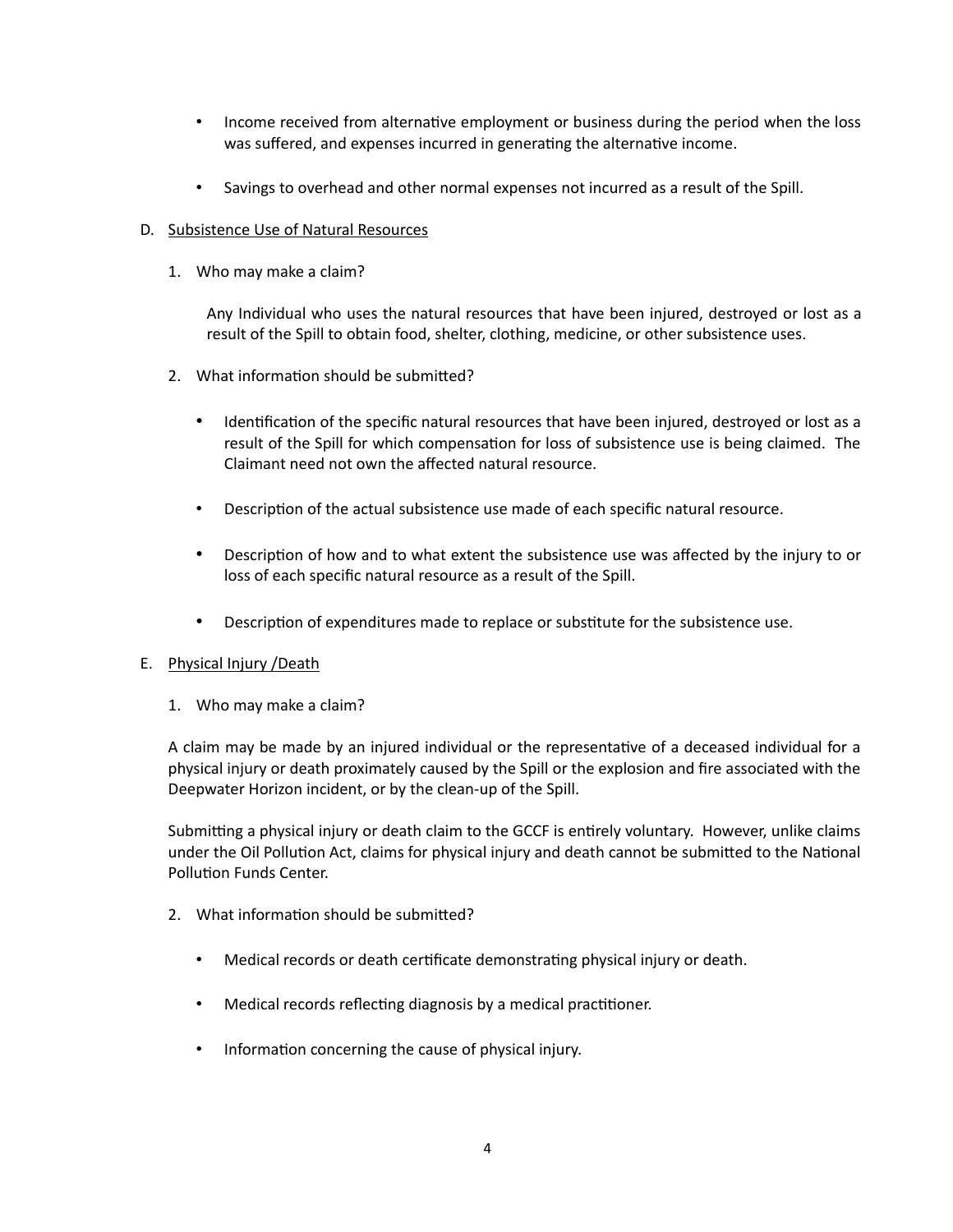- Information concerning the circumstances of the physical injury and the location where the physical injury occurred.
- Information concerning any total or partial disability of the Claimant.
- Records showing expenditures for medical care not otherwise compensated.
- Proof of lost income, if the Claimant seeks compensation for such lost income.

## F. Causation

The GCCF will only pay for harm or damage that is proximately caused by the Spill. The GCCF's causation determinations of OPA claims will be guided by OPA and federal law interpreting OPA and the proximate cause doctrine. Determinations of non-OPA claims will be guided by applicable law. The GCCF will take into account, among other things, geographic proximity, nature of industry, and dependence upon injured natural resources.

## **III. FILING FOR AN EMERGENCY ADVANCE PAYMENT**

## A. Equal Access and Fair Adjudications in the Claims Process

All potental claimants will be treated with respect, dignity, and fairness, without regard to race, color, sexual orientation, national origin, religion, gender, or disability. The GCCF shall strive to ensure that all claimants can equally access the GCCF process, and that claims will be adjudicated fairly. Individuals with disabilities will be able to effectively communicate their claims and problems to the GCCF. Individuals with language barriers will have meaningful access to the process and to the GCCF. Individuals with low literacy will have documents and forms explained to them plainly and in a simple manner they understand.

## B. Claim Form

- 1. The Claimant will indicate on the Claim Form if the Claimant is applying for an Emergency Advance Payment.<sup>[1](#page-4-0)</sup> Claimants will complete a Claim Form for an Individual or Business.
- 2. Claimants shall submit the documentation requested on the Claim Form for an Emergency Advance Payment or other similar information as is sufficient to substantiate the claim and for the GCCF to review and process the Claim.
- C. Process for Filing a Claim for an Emergency Advance Payment

A Claim Form may be obtained and submited in any one of the following ways:

<span id="page-4-0"></span><sup>&</sup>lt;sup>1</sup> A claim for an Emergency Advance Payment is an interim claim under OPA. To the extent that the claimant incurs additional compensable damages that are not reflected in the Emergency Advance Payment, receipt of an Emergency Advance Payment shall not preclude a claimant from seeking additional damages not reflected in the Emergency Advance Payment.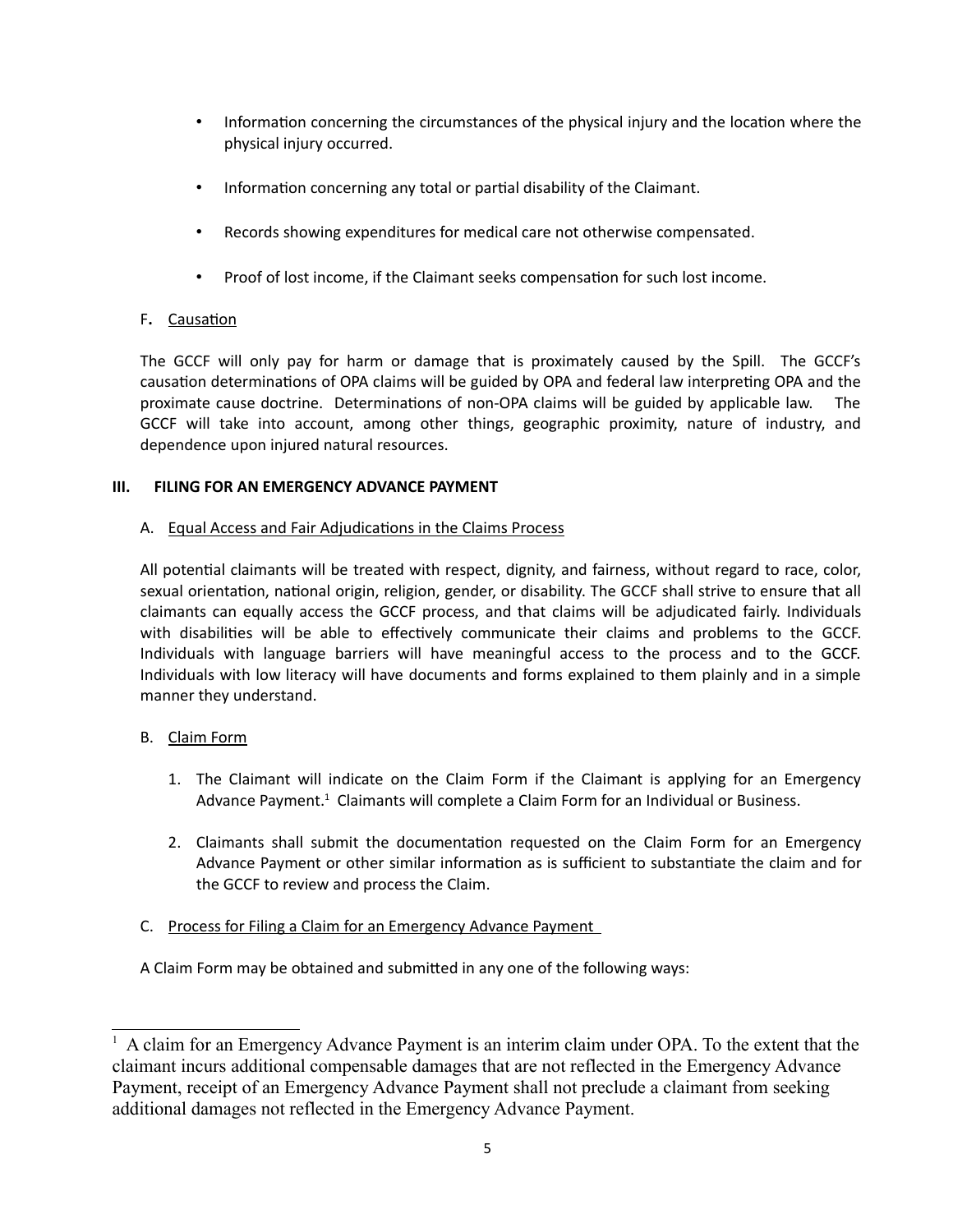- 1. Via the Internet Claimants may submit a claim online by visitng the GCCF website: [www.gulfcoastclaimsfacility.com.](http://www.gulfcoastclaimsfacility.com/) Claimants will be instructed to follow simple steps for completing a claim. Once completed, the claim will be automatically submitted to the GCCF Database, a printable confirmation notification will be generated and displayed immediately confirming submission and providing the Claim Number and a confirmation email will be sent to those Claimants who have provided email addresses. The Claim Number will be the claim identifier throughout the process. The Claim Form and Instructions will be available in English, Spanish, Vietnamese and Khmer.
- 2. By Visiting a GCCF Claims Site Office  $-$  Claimants may visit one of the 36 Claims Site Offices established to assist Claimants with the claims submission process to (1) seek informaton about fling a claim or to (2) submit a claim in person. Claimants may either walk in to one of the Claims Site Offices or may make an appointment by calling the toll-free telephone line. The locations of the Claims Site Offices are posted on the GCCF website, [www.gulfcoastclaimsfacility.com.](http://www.gulfcoastclaimsfacility.com/) If a visitor requires an interpreter and an interpreter is not available on site, the Claims Evaluator will make arrangements to provide these services either via conference call or a scheduled return trip to the Claims Site Office. A Claims Evaluator will assist the Claimant in completng the Claim Form. The Claims Evaluator will print a copy of the Claim Form, the claimant will sign the Claim Form and the claim will be automatcally submited to the GCCF Database. A confirmation of the claim submission and Claim Identification Number will be provided by the Claims Evaluator. The Claim Form must be signed by the Claimant.
- 3. Via U.S. Postal Service Claimants may call the toll free, dedicated telephone line to request that a Claim Form be mailed via U.S. Postal Service. The Claims Operator will ask the caller to provide basic information which the Claims Operator will enter into the on-line system. The system will automatcally generate a unique, pre-populated and bar-coded Claim Form which will include the identifying information provided by the caller. The Claim Form will contain a Claim Identification Number which will be the Claim identifier through the course of the process. The coded Claim Form will be mailed via U.S. Postal Service to the Claimant. The Claim Form must be signed by the Claimant. The Claimant may return the completed form via:
	- U.S. Postal Service: Gulf Coast Claims Facility P. O. Box XXX Dublin, OH 43017-4958
	- Overnight, Certified or Registered Mail: Gulf Coast Claims Facility 5151 Blazer Parkway, Suite A Dublin, OH 43017-4958
	- Fax: 1 866 682-1772
	- Email: [info@gccf-claims.com.](mailto:info@gccf-claims.com)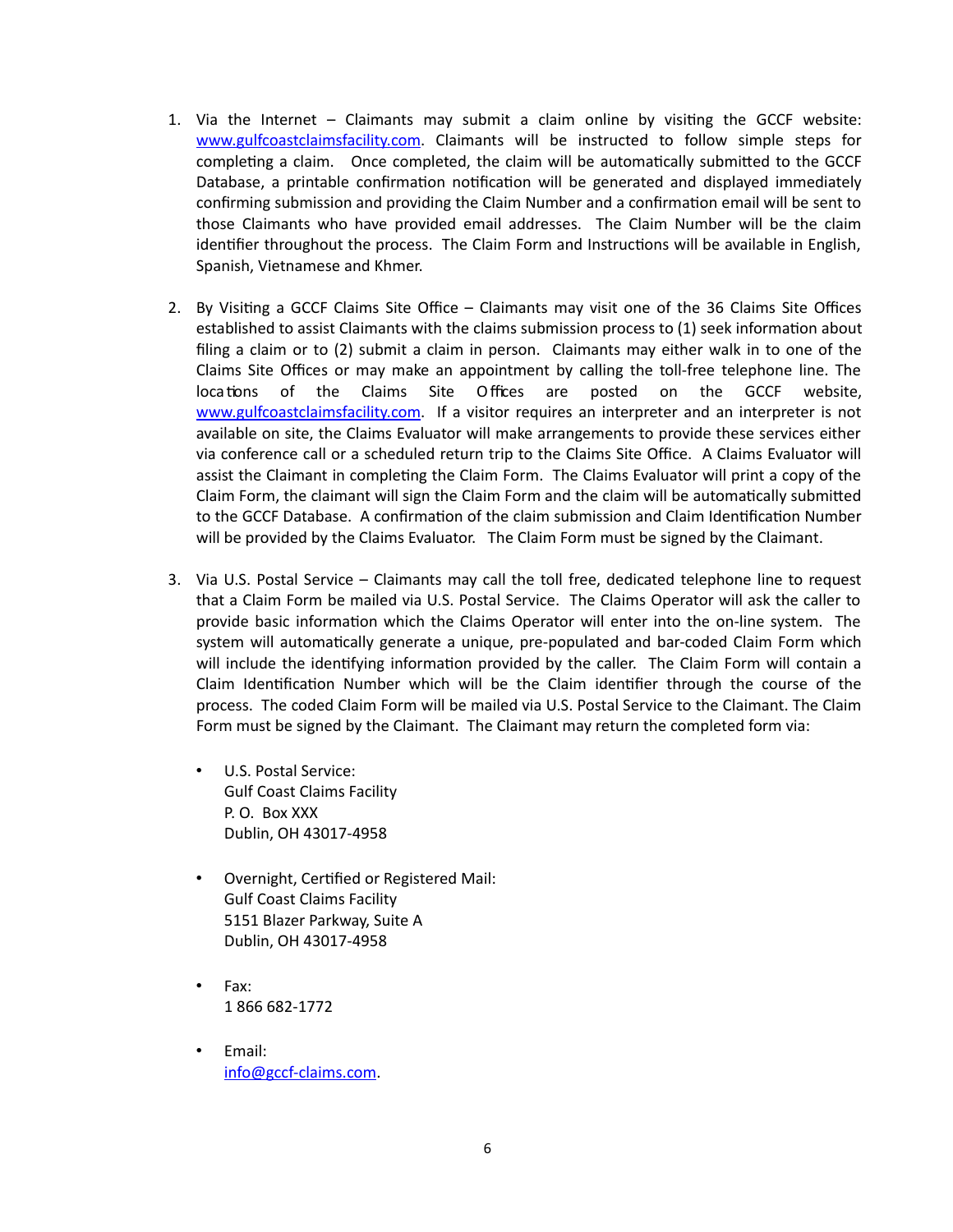- The toll-free telephone lines are as follows:
- Toll Free Number: 1-800 916-4893 • Multilingual Telephone Line: 1-800 916-4893
- TTY Telephone Line: 1-866 682-1758

All submitted Claim Forms, regardless of the method of submission, will be automatically forwarded to the Central Processing Database and integrated into a comprehensive GCCF Database.

## D. Appointment with a Claims Evaluator

The Claimant may request an appointment with a Claims Evaluator at the nearest Claims Site Office to answer or clarify issues regarding a claim for an Emergency Advance Payment. The Claims Evaluator will review the claim for completeness and eligibility and may contact the Claimant to request additonal supporting documentation if necessary or if the Claims Evaluator has any questions about the information submitted with the Claim Form. Examples of information and documentation that support a claim are attached as Exhibit A.

## E. Evaluation of Application for Emergency Advance Payment

- 1. Evaluation of an Emergency Advance Payment application will apply a less rigorous standard for required corroboration than evaluation of a claim for Final Payment. Documentation sufficient to establish the claim will be described in the Claim Form.
- 2. Each Emergency Advance Payment application will be evaluated preliminarily within 24 hours of receipt of the completed form and supporting documentation to determine whether an Emergency Advance Payment is appropriate based on the informaton submited by the Claimant. Complex business claims submited for an Emergency Advance Payment will be evaluated preliminarily within 7 days of receipt of the completed form and supporting documentaton to determine whether an Emergency Advance Payment is appropriate based on the information submitted by the Claimant.
- 3. Upon a determinaton that the Claimant is eligible for an Emergency Advance Payment, a payment will be authorized within 24 hours.

## F. Period for Application for Emergency Advance Payment

1. Emergency Advance Payment applications may be submitted on a monthly basis. Emergency Advance Payment applicatons for Lost Profts and Lost Earning Capacity, Loss of Subsistence Use of Natural Resources, or loss of income due to physical injury or death may be submited either on a monthly basis or for six months of losses, at the opton of the Claimant. Claimants seeking an Emergency Advance Payment on a six month basis must establish that they will incur loss for the six month period. To the extent possible, six month payments will be based on the seasonally adjusted lost income or lost profits, as applicable.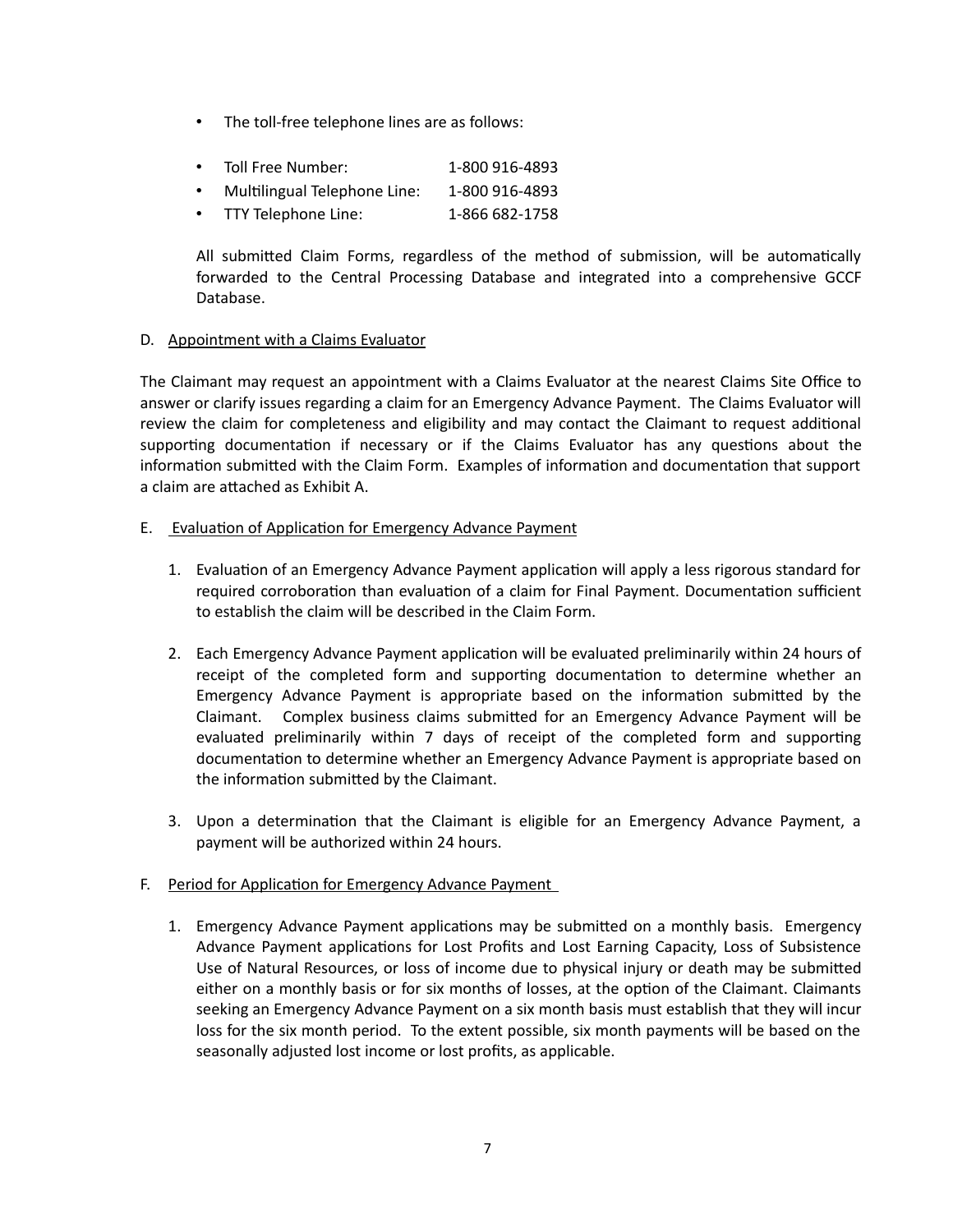2. Emergency Advance Payment applications may be submitted during the period August 23 -November 23, 2010. After that date, applications for Emergency Advance Payments will no longer be accepted. Applications for Final Claims, and in appropriate circumstances applications for interim claims, will continue to be accepted pursuant to the Protocol for Final Claims.

### G. Request or Receipt of Emergency Advance Payment Does Not Waive Any Rights

Claimants requestng an Emergency Advance Payment or receiving an Emergency Advance Payment will not be asked or required to sign a release or waive any rights to assert additonal claims, to fle an individual legal action, or to participate in other legal actions associated with the Spill.

## H. Credit Against Final Payment

Any Emergency Advance Payment made to a Claimant will be deducted from any Final Payment of a Final Claim.

#### **IV. REPORTING**

The GCCF shall provide reports of non-personally identifiable information to state, local, and federal government officials and to BP to permit an evaluation of the claims process. The GCCF shall submit to interested parties, including BP, periodic reports regarding claims made and claims determinations.

#### **V. PRIVACY**

Information submitted by a Claimant to the GCCF will be used and disclosed for purposes of: (i) processing the Claimant's claim for compensation and any award resulting from that claim; (ii) legitimate business purposes associated with administering the GCCF, including the preventon of fraud and the determinaton of collateral source payments; and/or (iii) as otherwise required by law, regulaton or judicial process.

## **VI. QUALITY CONTROL AND PROCEDURES TO PREVENT AND DETECT FRAUD**

#### A. Review of claims

For the purpose of detecting and preventing the payment of fraudulent claims and for the purpose of accurate and appropriate payments to Claimants, the GCCF shall implement procedures to:

- 1. Verify and authenticate claims.
- 2. Analyze claim submissions to detect inconsistencies, irregularities, and duplication.
- 3. Ensure the quality control of claims review procedures.

## B. Quality Control

1. The GCCF shall insttute periodic quality control audits designed to evaluate the accuracy of submissions and the accuracy of payments.